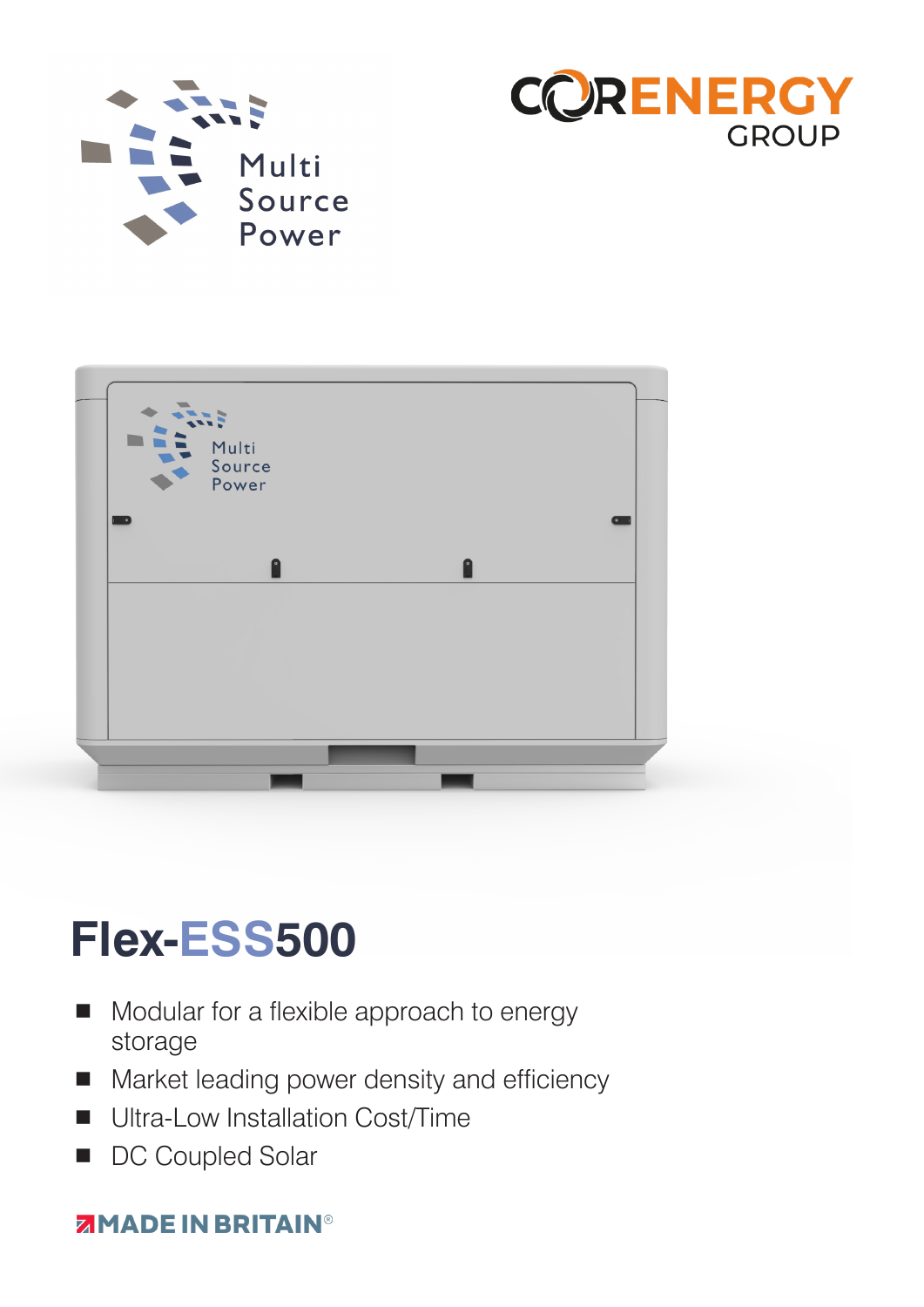### **Flex-ESS500** is the most flexible all in one energy storage solution on the market today

services



DC Capabilities Energy trading & grid



Quick and easy installation when time is a premium



Compact for for small footprint installations



Minimal Op-Ex for long term cost savings







Manufactured in Great Britain



Modular & flexible solution Low EPC costs 1MW invertor scaleable

module**:** 1 to 4 hours+ storage

Our **Flex-ESS500** hybrid power system is a fully-factory-built and tested, high-density, modular energy solution. It offers reduced project risk and cost thanks to its simple installation, small footprint, and lightweight construction. It also offers low operating costs thanks to its enclosed cooling and durable housing. Integrating KORE Power energy storage and our ground-breaking FLEX Inverter, **Flex-ESS500** achieves an industry-leading, optimising footprint for applications where space is constrained or at a premium. Working with multiple power sources and output configurations, the **Flex-ESS500** provides the ultimate, flexible approach for most applications.

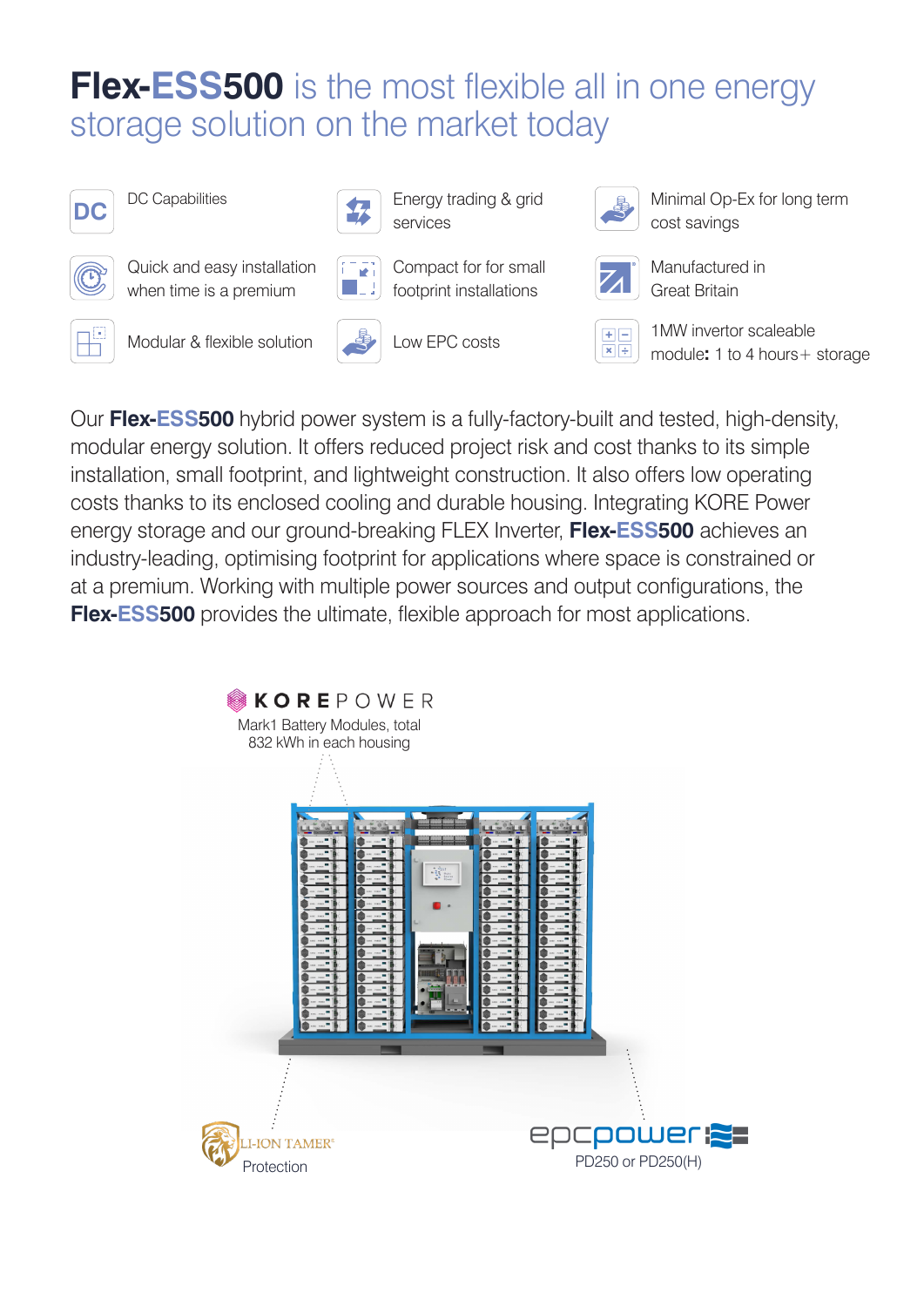### **SYSTEM CONFIGURATION**

The FLEX-ESS system can be paralleled to multiple MW level in a highly variable range of storage and power configurations. Each GRP housing contains 500kVA of 3 phase AC Power with blocks of 104kWh of storage to a maximum of 832kWh.

Additional 250kVA energy expansion modules are available with each box housing upto 1MWh of additional capacity, configurable as required.

With its small footprint, multi box configurations can be arranged to preserve space in limited areas and still be planning friendly or discreet installations in any colour preference.



### **Flex-ESS500** for low cost project overheads

#### **INVERTER**

- Reduced infrastructure & component costs
- DC Coupled giving unrivalled flexibility when sizing your solar & storage
- UPS function offering protection to your facility
- Both Off & On grid forming and following
- Peak efficiency 98.6% lowest 97%
- Outdoor housing IP64 (indoor version available)
- Solar MPPT Hybrid Inverter 300 KwP

#### **STORAGE**

- Long lifespan with all components designed to last 5000 to 6000 cycles and 10/15/20 year lifespan
- British-engineered 10/15/20-year performance and 5/10/15 year product extendable warranty
- Maximum safety, modules certified to UL9540A
- Easily expandable flexible energy storage system can be sized according to need
- Optimised battery performance via the Master/String-Rack Controller (SRC)

#### **Li-ion Tamer protected**

#### **BESS**

Modular and expandable, the **FLEX-ESS500** offers installers a plug-and-play, factory built-and-tested, solution.

The thermally insulated and ultra durable housing ensures ideal climatic conditions for the ESS. Parasitic loads are minimised by water cooling the inverter and HVAC for the KORE Mark 1 batteries results in class leading efficiencies.

- $\blacksquare$  Ultra low footprint 2.7m x 3.4m x 1.5m (HxWxD)
- Easily transported on site by forklift or Hiab
- Factory-built and tested
- Secure and ultra-durable
- Thermally optimised
- Maximum energy density
- **Flexible layout options**
- Plug-and-play, delivery to commissioning hours, not days
- **I** IP 64 rated enclosure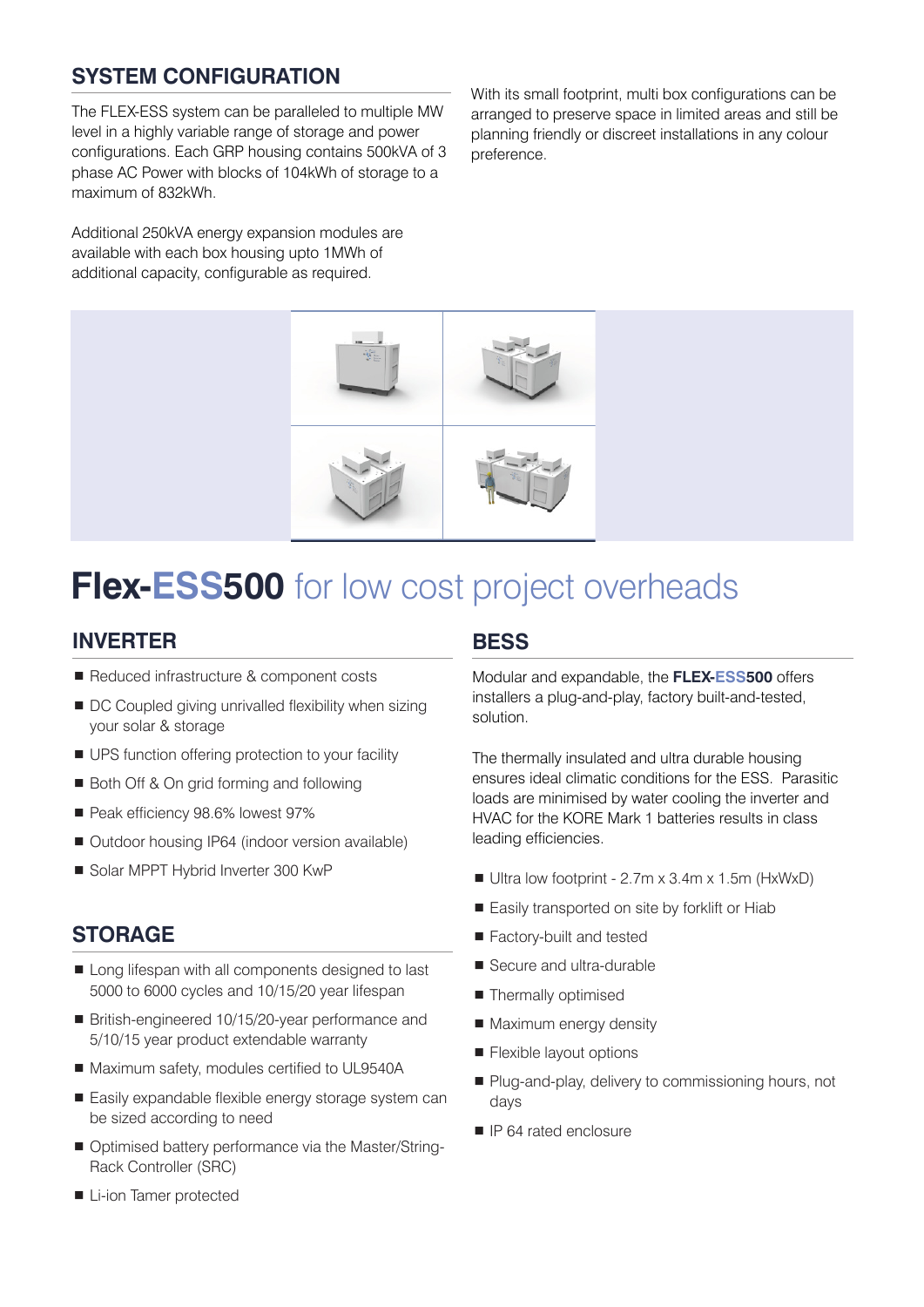### **Flex-ESS500** for a full spectrum of energy demands

### **ON GRID/GRID SERVICES**

With ultra-fast response bidirectional 4-quadrant operation, the **Flex-ESS500** system offers **ACTIVE** and **REACTIVE** power services to both industrial and commercial operators. With only the highest quality components and water cooling, the system delivers outstanding up time, minimal **OPEX** and > 20 years service life, ensuring long term reliable access to those current and future revenue streams.

- Voltage control and droop
- **Power factor control**
- Reactive power (VAR)
- Frequency regulation and response
- Peak shaving
- Curtailment avoidance
- Scheduled shifting or islanding
- Accurate and fast ramp rate control
- Black start and UPS
- Remote command power and operation
- 24hr automated system monitoring
- EV Charging



### **OFF GRID**

From microgrid to industrial power, **FLEX-ESS500** gives you the power you need when you need it. With the ability to deliver 100% capacity to the AC load and still store excess solar, direct line control and optimise any fuel derived generation, keeping OPEX to a minimum and maximising revenue.

- 500 kVa Hybrid inverter
- Grid-forming and following
- High-performance storage by KORE Power
- **Black start**
- Generator reserves displacement
- Ramp rate control
- **Power factor correction**
- Load and peak shaving
- EV Charging

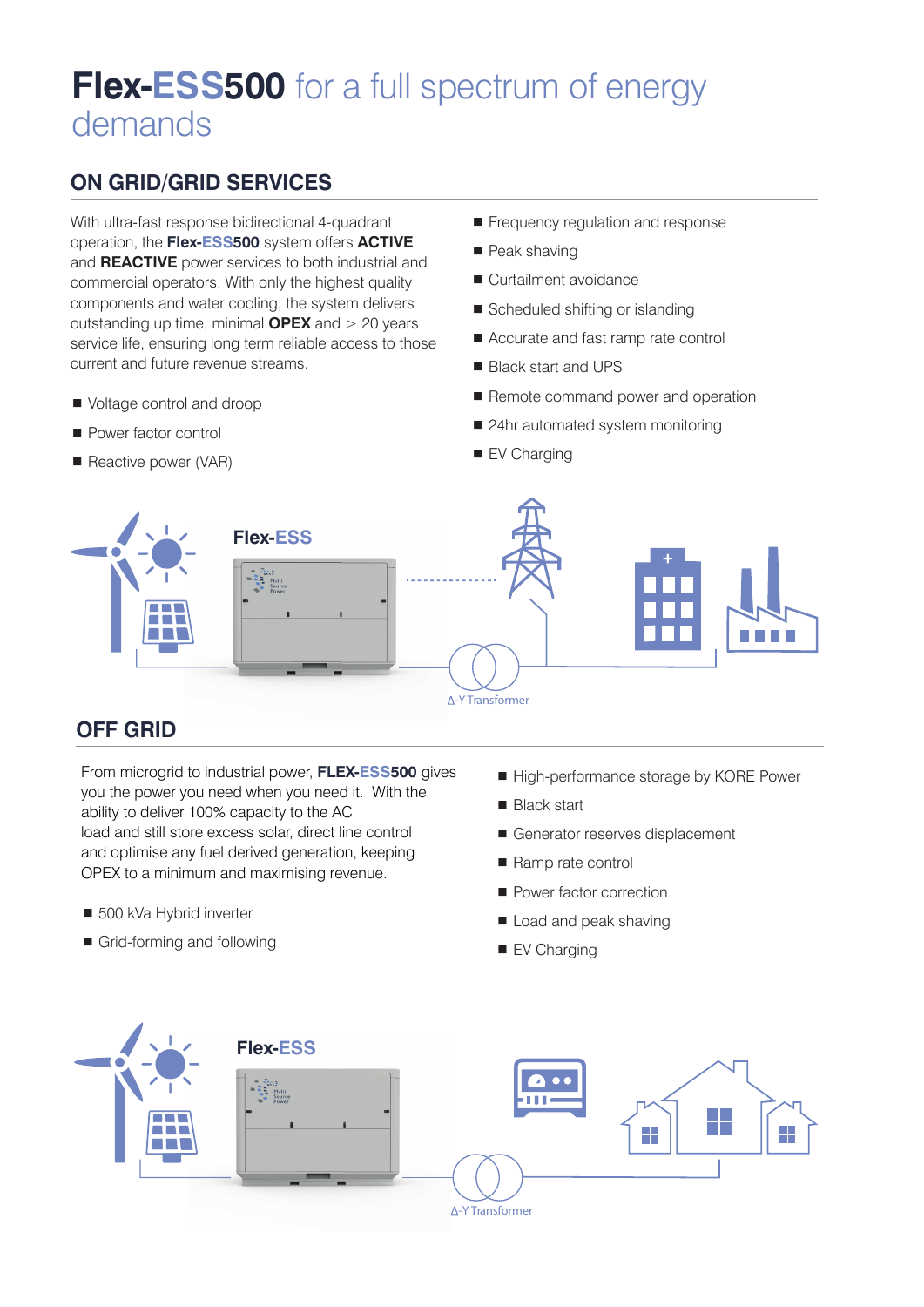## **Flex-ESS500** Specifications

### **INVERTER**

| <b>AC</b> | Power                               | 500 kVA   600 ARMS                               |
|-----------|-------------------------------------|--------------------------------------------------|
|           | <b>AC Voltage</b>                   | 480 VRMS +10%/-12%                               |
|           | Overload capacity                   | 550 kVA 10 mins   625 kVA, 10 seconds            |
|           | Nominal frequency range             | 50-60 Hz field settable                          |
|           | Power factor/reactive power         | 0 leading  0 lagging (full 4-quadrant operation) |
|           | Max aux. power consumption          | 750W                                             |
|           | <b>CEC</b> efficiency               | 98.0% (>97% throughout operational range)        |
|           | Peak AC to DC efficiency            | 98.40%                                           |
| DC        | <b>Battery DC port</b>              | 750 ADC   up to 1100 VDC   375 kW                |
|           | Peak efficiency / Lowest efficiency | $98.6\% - 97.0\%$                                |
| Other     | Warranty                            | 10/15/20 years                                   |

#### **BES**

| Storage module capacity                                              | 6.5 kWh                      | Weight (battery module) | 48 kg                                                   |
|----------------------------------------------------------------------|------------------------------|-------------------------|---------------------------------------------------------|
| Voltage range                                                        | $44.8 - 68.8$ V              | Operating temperature   | -5°C - 45°C                                             |
| <b>Cells</b>                                                         | Lithium G-NMC                | <b>RTE Efficiency</b>   | 98% (upto)                                              |
| <b>Humidity</b>                                                      | $0 - 85%$<br>(non-condensing | Certifications / norms  | UL1973, 1998, 991<br>UN 38.3, IEC 62619<br>UL9540A, G99 |
| Cycles @100% DOD   80%<br>$EOL 25^{\circ}C \pm 5^{\circ}C 0.5C/0.5C$ | 5000 (expected)              | Warranty                | 10/15/20 years                                          |

### **SYSTEM SECURITY**

Hosted on Microsoft Azure, with guaranteed uptime and security, MSP's system controller is compliant with IEC 62351 for security in energy management system and associated data exchange.

### **SOLAR CONFIGURATIONS**

With 50kw to 500kw of solar, the FLEX-ESS offers a fully integrated AC coupled solar input offering unrivalled performance and efficiency.